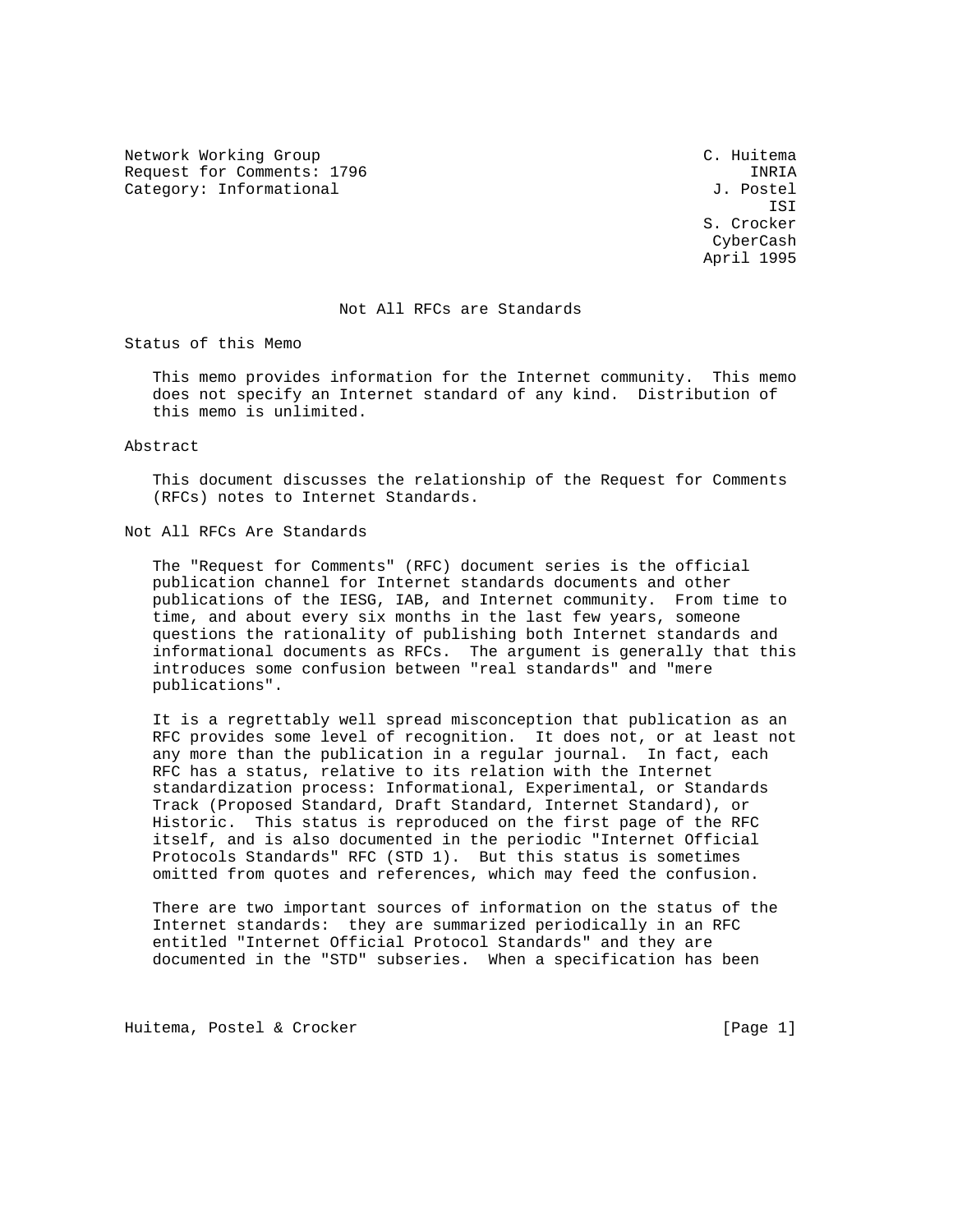adopted as an Internet Standard, it is given the additional label "STD xxxx", but it keeps its RFC number and its place in the RFC series.

 It is important to note that the relationship of STD numbers to RFC numbers is not one to one. STD numbers identify protocols, RFC numbers identify documents. Sometimes more than one document is used to specify a Standard protocol.

 In order to further increase the publicity of the standardization status, the IAB proposes the following actions:

 Use the STD number, rather than just the RFC numbers, in the cross references between standard tracks documents,

 Utilize the "web" hypertext technology to publicize the state of the standardization process.

 More precisely, we propose to add to the current RFC repository an "html" version of the "STD-1" document, i.e., the list of Internet standards. We are considering the extension of this document to also describes actions in progress, i.e., standards track work at the "proposed" or "draft" stage.

## A Single Archive

 The IAB believes that the community benefitted significantly from having a single archival document series. Documents are easy to find and to retrieve, and file servers are easy to organize. This has been very important over the long term. Experience of the past shows that subseries, or series of limited scope, tend to vanish from the network. And, there is no evidence that alternate document schemes would result in less confusion.

 Moreover, we believe that the presence of additional documents does not actually hurt the standardization process. The solution which we propose is to better publicize the "standard" status of certain documents, which is made relatively easy by the advent of networked hypertext technologies.

Rather Document Than Ignore

 The RFC series includes some documents which are informational by nature and other documents which describe experiences. A problem of perception occurs when such a document "looks like" an official protocol specification. Misguided vendors may claim conformance to it, and misguided clients may actually believe that they are buying an Internet standard.

Huitema, Postel & Crocker [Page 2]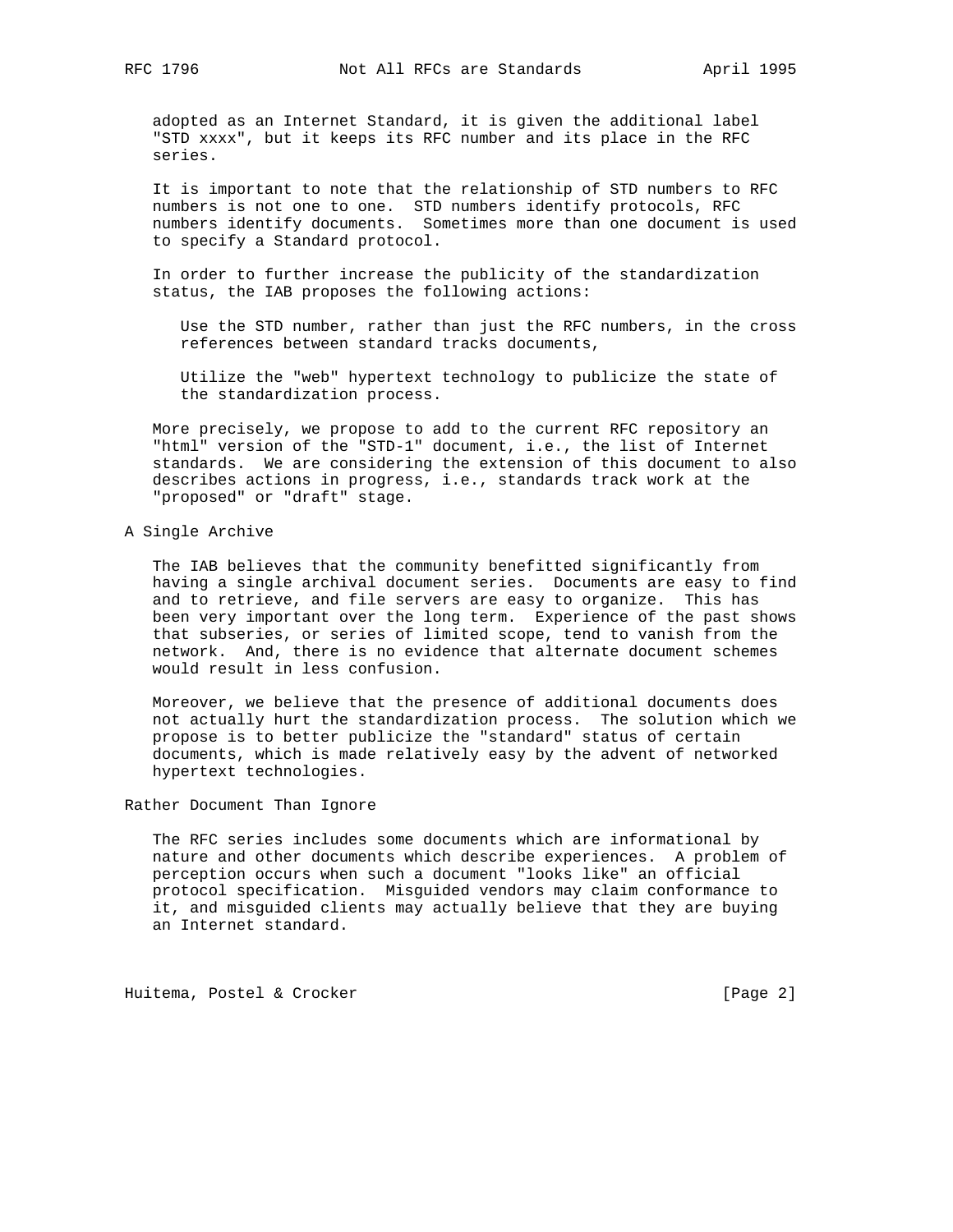The IAB believes that the proper help to misguided vendors and clients is to provide them guidance. There is actually very little evidence of vendors purposely attempting to present informational or experimental RFCs as "Internet standards". If such attempts occurred, proper response would indeed be required.

 The IAB believes that the community is best served by openly developed specifications. The Internet standardization process provides guarantees of openness and thorough review, and the normal way to develop the specification of an Internet protocol is indeed through the IETF.

 The community is also well served by having access to specifications of which have been developed outside the IETF standards process, either because the protocols are experimental in nature, were developed privately, or failed to achieve the acquire the degree of consensus required for elevation to the standards track.

 The IAB believes that publication is better than ignorance. If a particular specification ends up being used in products that are deployed over the Internet, we are better off if the specification is easy to retrieve as an RFC than if it is hidden in some private repository.